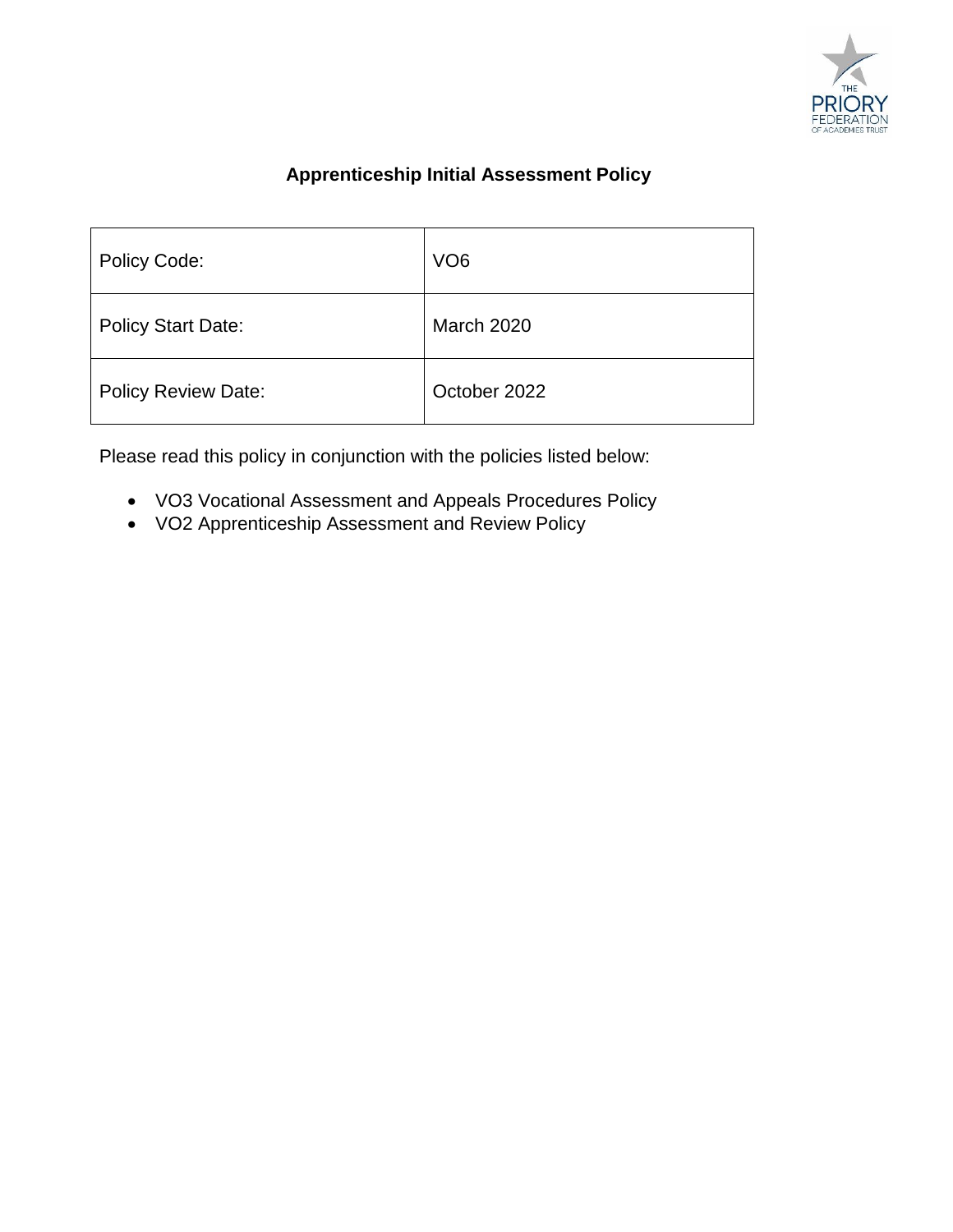

## **1 Policy Statement**

- 1.1 The policy applies to all staff at The Priory Federation of Academies Trust and outlines any procedure for the Apprenticeship Initial Assessment.
- 1.2 References to the Trust or Academy within this policy specifically include all primary, secondary and special academies within the Trust, as well as Robert De Cheney Boarding House, the Early Years setting at the Priory Witham Academy, Priory Training, Priory Apprenticeships, Lincolnshire Teaching School Alliance and the Lincolnshire Teaching School Alliance SCITT.

 $\overline{a}$ 

- 1.2 This policy does not form part of any member of staff's contract of employment and it may be amended at any time.
- 1.3 The Trust is committed to leading a mentally healthy organisation, which includes a commitment to and promotion of emotional wellbeing and mental health. Therefore, all Trust policies and procedures ensure this commitment is incorporated in order to support all staff and students. Members of staff are encouraged to speak to their line managers, and students are encouraged to speak to any member of staff, if they feel any part of this policy would affect their emotional wellbeing and mental health. Any such comments should be passed to the Trust's HR department (via [FederationHR@prioryacademies.co.uk\)](mailto:FederationHR@prioryacademies.co.uk) for appropriate consideration at the next available point in the policy review cycle.

# **2 Roles, Responsibilities and Implementation**

- 2.1 The Pay, Performance and HR Committee has overall responsibility for the effective operation of this policy and for ensuring compliance with the relevant statutory framework. This committee delegates day-to-day responsibility for operating the policy and ensuring its maintenance and review to the Human Resources Director.
- 2.2 Leaders and Managers have a specific responsibility to ensure the fair application of this policy and all member of staff are responsible for supporting colleagues and ensuring its success.

# **3 Aims and Objectives of the policy**

## 3.1 **Aims**

The Priory Federation of Academies Trust (The Trust) is committed to ensuring that learners are assessed prior to commencement of their apprenticeship to ensure suitability.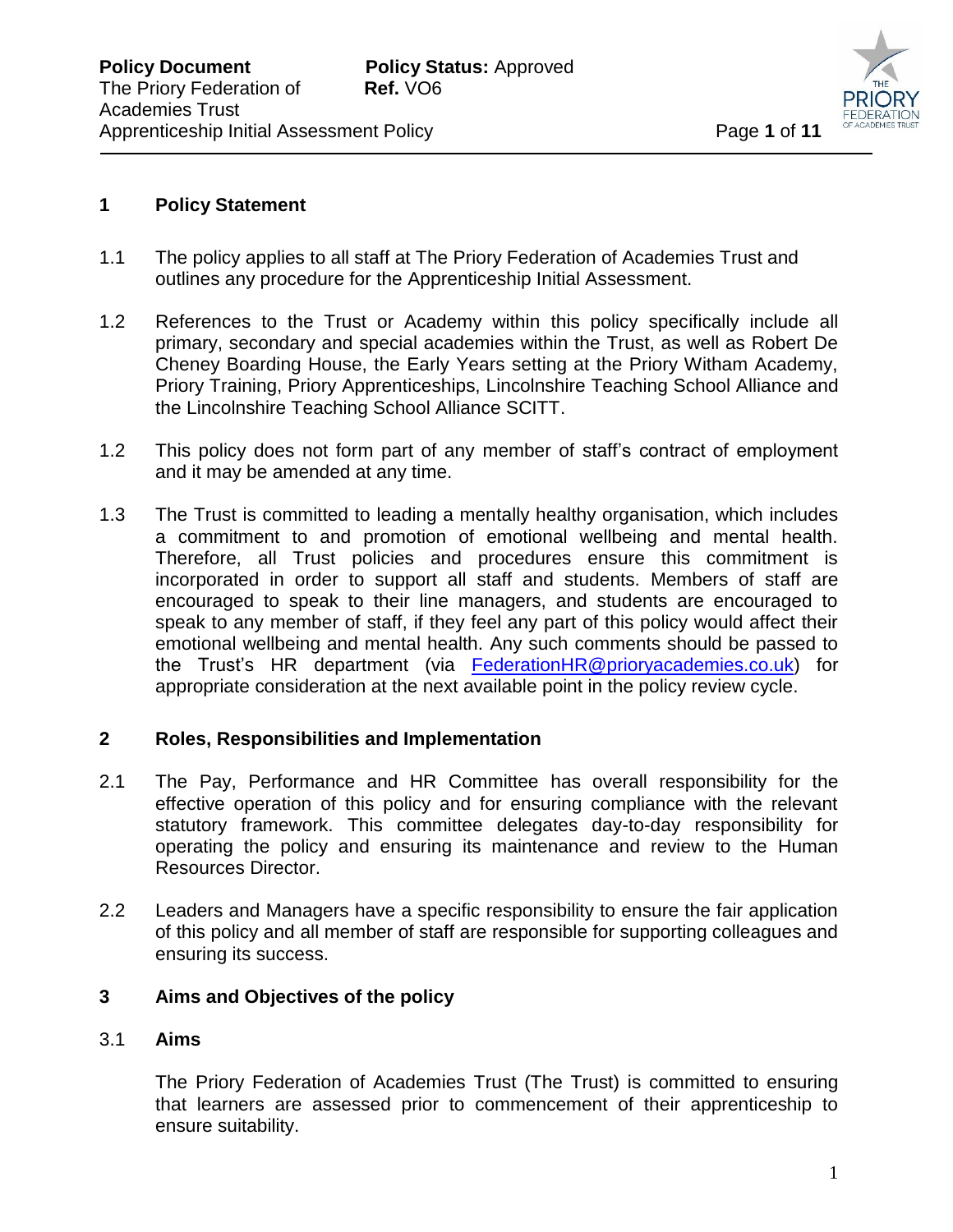

## 3.2 **Objectives**

a) To assess learners' prior learning, key skills and understanding to ensure suitability for the chosen apprenticeship.

 $\overline{a}$ 

- b) To carry out initial assessment to ensure that learners are on the most appropriate programme and therefore gather information to support the learners' experience.
- c) To identify the most appropriate referral for any individuals that has been identified as not suitable for an apprenticeship
- d) To use the most appropriate methods of assessment based on the individual circumstances and targeted training course.
- e) To fully understand the individuals' personal circumstances in key areas.
- f) To keep the individual fully informed throughout the initial assessment.

## **4 Range and Scope of the Policy**

The policy covers all apprenticeship-related courses offered within the Trust but may well apply to other vocationally related courses should they become a part of the curriculum in future.

## **5 Initial Assessment**

Initial assessment focuses on the below, key areas to ensure that we can provide the most appropriate training for the learner. The learner will undergo a formal interview to determine their individual requirements and also undertake assessment to determine their literacy and numeracy levels. The results of the initial assessment will be recorded and discussed with the learner to ensure they understand the interview process and outcome.

## 5.1 **The key areas of assessment**

## **Careers Preferences and Suitability**

- Interview
- Application Form
- Interview Notes
- Information Advice and Guidance (IAG online)
- **Qualifications, Prior learning and Experience**
	- Interview
	- Application Form
	- Evidence of certification
	- Interview Notes

# **Aptitude and Potential**

- Interview
- BKSB Initial Assessment
- Occupationally relevant assessment methods
- $\bullet$  IAG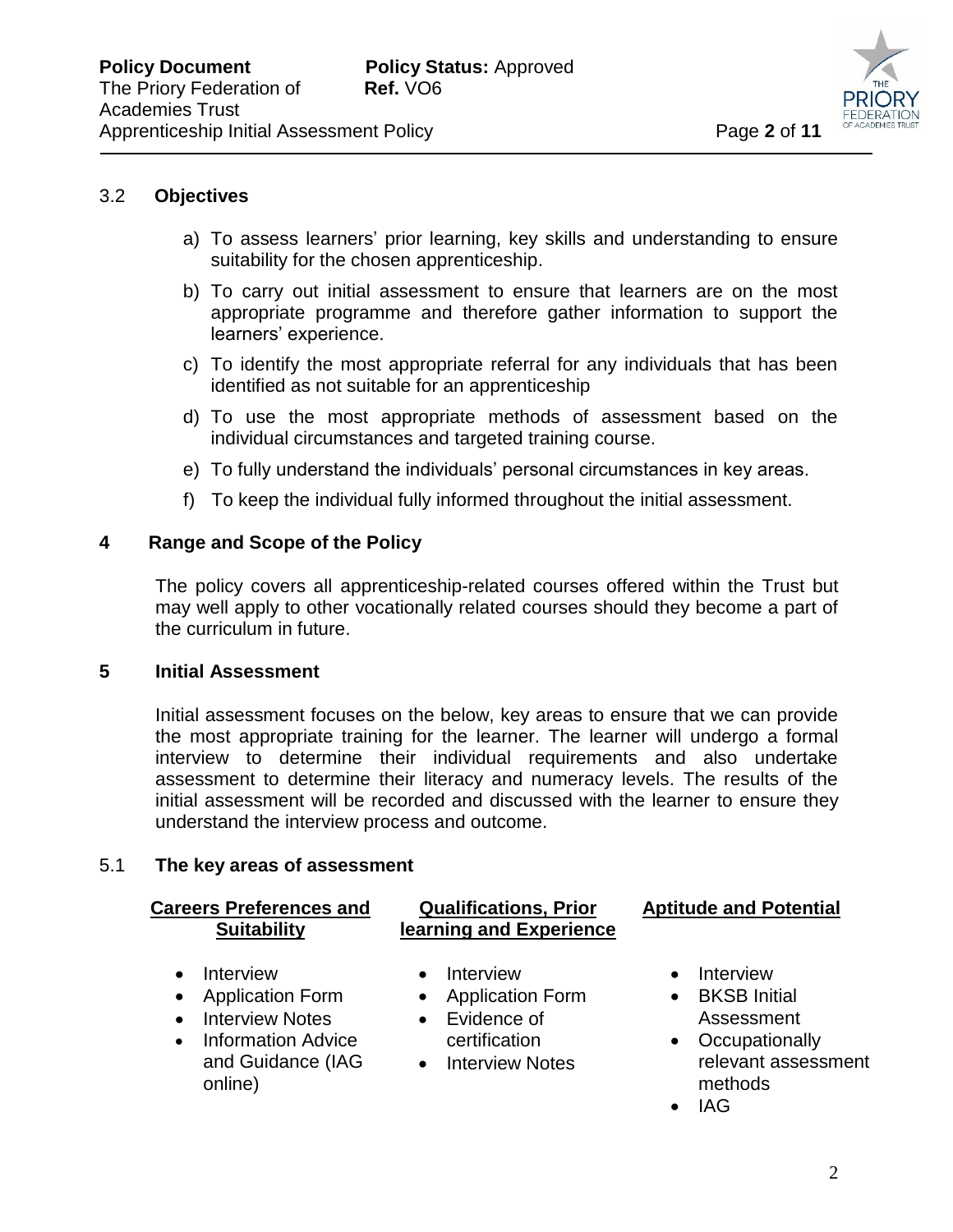

# **Learning Style**

- Basic & Key Skills Builder (BKSB)
- Initial Assessment
- Learning styles questionnaire

#### **Occupational and Personal Interest**

- Interview
- Application Form
- Interview Notes
- IAG

# **Basic/Key Skills**

 $\overline{a}$ 

- Interview
- BKSB Initial Assessment

# **Personal Effectiveness and Commitment**

- Interview
- Interview Notes
- Personality traits

# **Learning Difficulties**

- Interview
- Application Form
- Interview Notes

# **Personal Circumstances**

- Interview
- Interview Notes

Each of the key areas of initial assessment identifies elements that must be considered when determining an individual's suitability/ability for learning. To ensure that a learner is effectively assessed, it is imperative that additional support and guidance is sought from other members of staff as required.

# 5.1.1 **Career Preferences and Suitability**

The career aims of individuals who are unemployed, or of employed individuals who are not certain they are in the right career area, when they apply for a programme need to be identified. This ensures they have chosen the appropriate occupation area for their learning programme or provides a focus for prevocational learning through the sixth form. Career choice is dependent upon many factors including: candidates' qualifications and achievements, abilities, interests, subjects studied at school, skills, knowledge and understanding of their chosen occupation, jobs available in the local labour market, as well as their aptitude to undertake certain types of work.

If an individual remains undecided about an occupational area following initial assessment, work taster programmes where possible should be considered to facilitate their decision making process.

# 5.1.2 **Qualifications, Prior Learning and Experience**

Information about a learner's qualifications and achievements can provide an indication of their general level of ability. Strengths in certain subject areas may inform their choice of career. This information can help in deciding which programme is most appropriate and whether the level of the planned programme and qualifications are appropriate. Information of existing qualifications may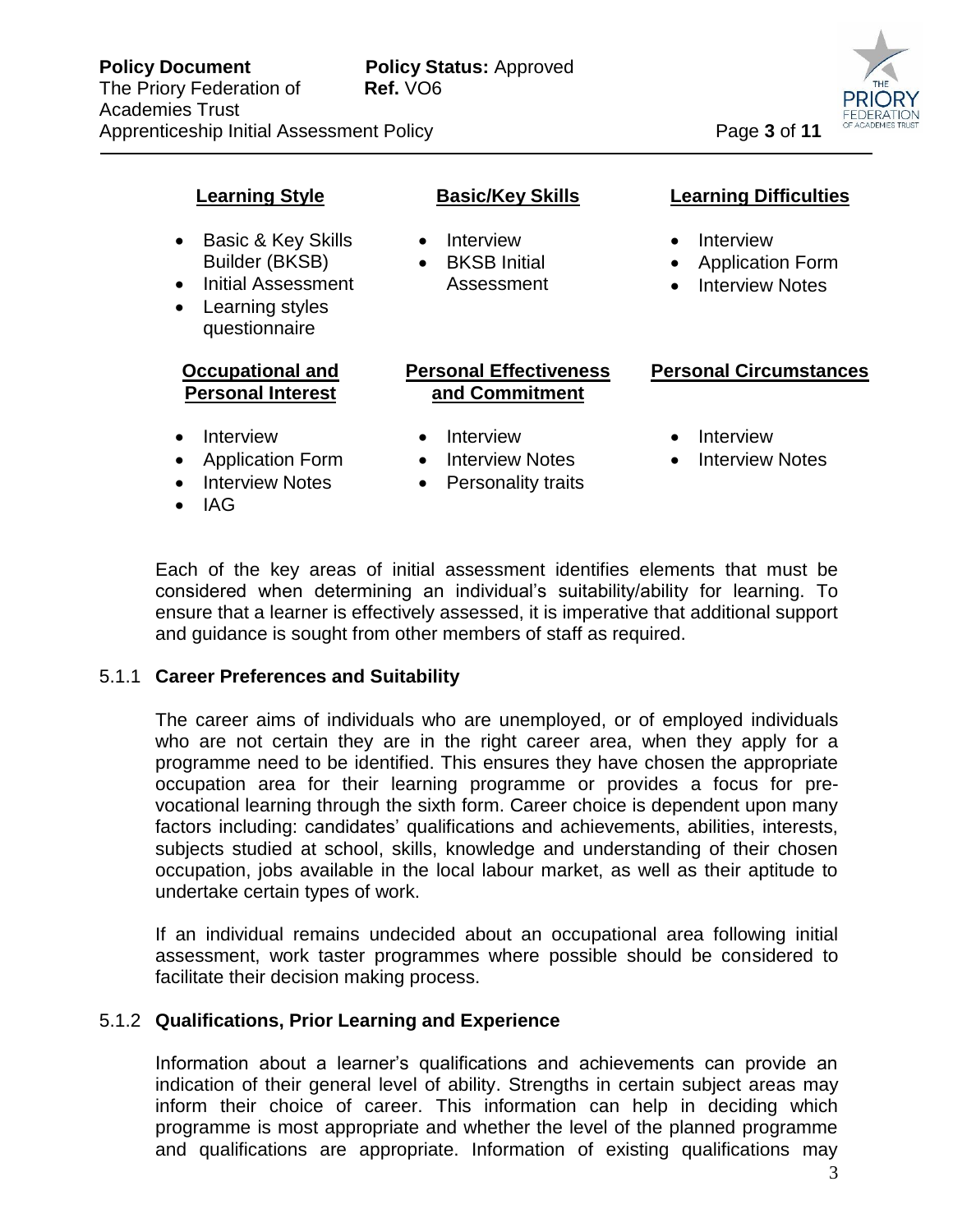

indicate weaknesses in particular areas. For example, the absence of (or low grades in) GCSE maths and English, may suggest basic skills needs which require further investigation during initial assessment. The purpose of establishing a leaner's prior experience and learning is to ensure that he or she does not waste time in repeating learning in an area which they are already competent. Equally, learners should not be placed where their prior skills and understanding do not allow them to access the learning effectively.

 $\overline{a}$ 

# 5.1.3 **Aptitude and Potential**

Some learner's educational qualifications and achievements may not reflect their true ability or potential. Failure to achieve education qualifications could be caused by a variety of reasons. Additionally, academic qualifications are not necessarily an indicator of success in vocational learning programmes. A learner's ability and potential needs to be assessed initially so that accurate decisions can be made about the type of programme and level from which they would benefit. We should not deny access to Initial Assessment based on a lack of academic qualifications, without a justified reason.

# 5.1.4 **Learning Styles**

Every learner has a preferred way of learning. Some people learn best by undertaking practical activities; others prefer to read books, whilst others learn by listening or sharing ideas. Many people whose academic learning has been unsuccessful have been taught using teaching styles which do not match their own learning styles.

# 5.1.5 **Basic Skills**

During initial assessment we identify those learners who require support with basic skills during their programme. Their current level of basic skills will be assessed and the specific area in which they require help and support will be targeted on their Individual Learning Plan (ILP). Where learners follow learning programmes where the achievement of specific key skills are a mandatory requirement, the assessor needs to understand the individual's current level and then identify strengths, weaknesses and current development needs.

# 5.1.6 **Learning Difficulties**

Some learners have specific learning difficulties or disabilities which may necessitate specialist training provision and support. It is vital these are identified during initial assessment so that they are addressed in the ILP or the learner is directed to a more suitable learning provision. This will need to be negotiated in consultation with Priory Training, The Trust and/or external stakeholders and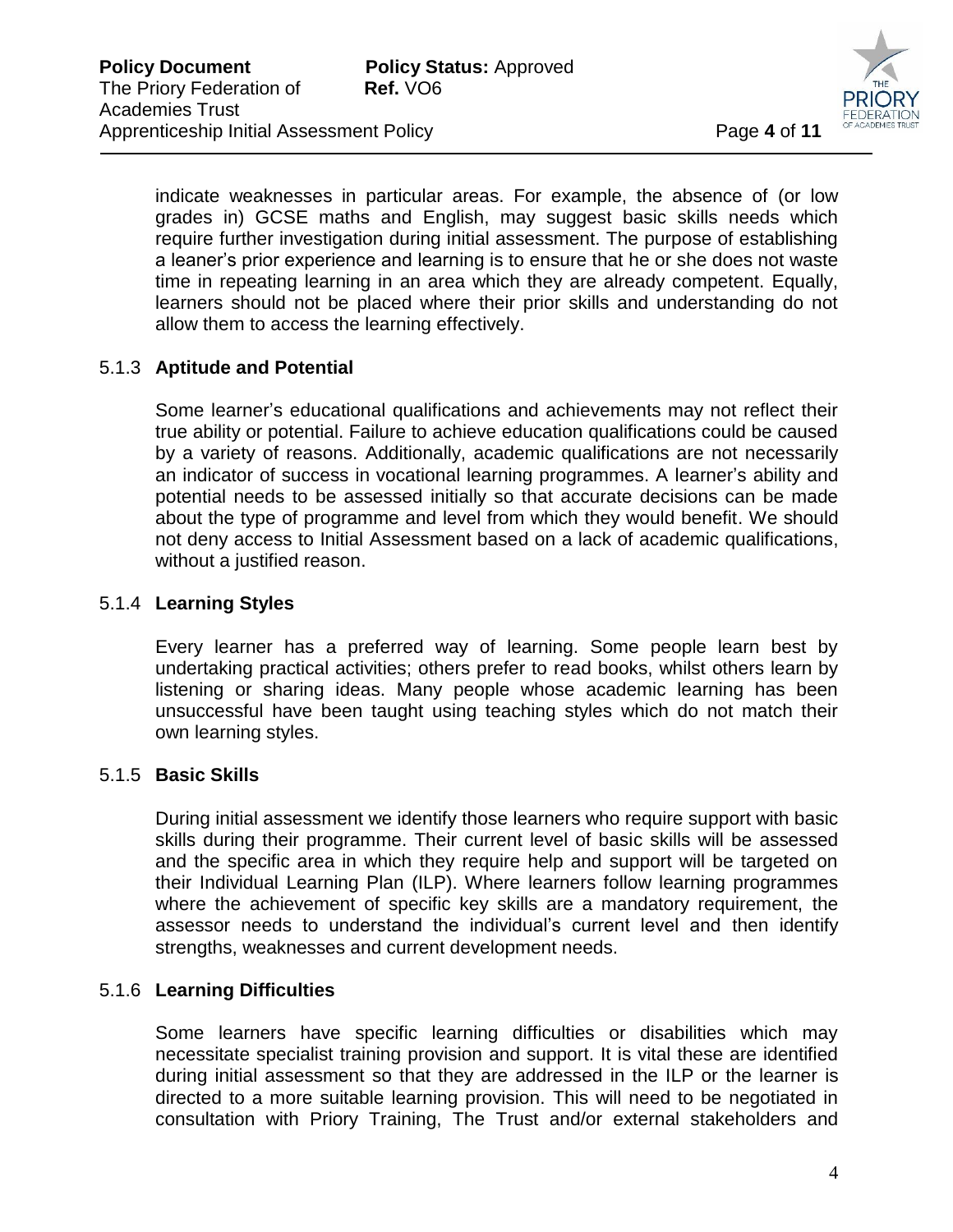

employers. No one should be discriminated against anyone because of their disability or any other protected characteristic.

 $\overline{a}$ 

## 5.1.7 **Occupational and Personal Interests**

Identification of occupation interests during initial assessment will facilitate the appropriate placement of unemployed learners. Collecting information on a learner's hobbies and interests will assist the process of guiding them to make suitable career and training choices

## 5.1.8 **Personal Effectiveness and Commitment**

Skills in personal effectiveness are important in enhancing the employability of learners. The skills include self-confidence, timekeeping, personal organisation, motivation and presentation. Many learners need to develop these as part of their learning programme or as preparation for entering learning.

## 5.1.9 **Personal Circumstances**

Some learners have personal problems or issues which need to be addressed during their learning programme. Homelessness, behavioural difficulties, medical conditions, mental health issues, etc. need to be identified at the earliest opportunity so ways can be jointly found to either overcome the problem or find alternative solutions.

## 5.1.10 **Learner Health Statements**

As part of the initial assessment process, The Trust will collect information on the learner's personal health circumstances to ensure a safe environment is maintained them. This information is recorded on Additional Social Needs document. This information will be treated in accordance with the Data Protection Act 2018, but circumstances may determine information on these documents must be passed to the learner's employer to maintain that safe environment.

To this end, the relevant health information section includes a consent section, whereby the learner authorises us to pass some or all of the health information. The interviewer responsible for carrying out this part of the initial assessment shall explain the relevance of this information in a work environment.

## **Under no circumstances shall this information be passed to any other party without the written consent of the learner.**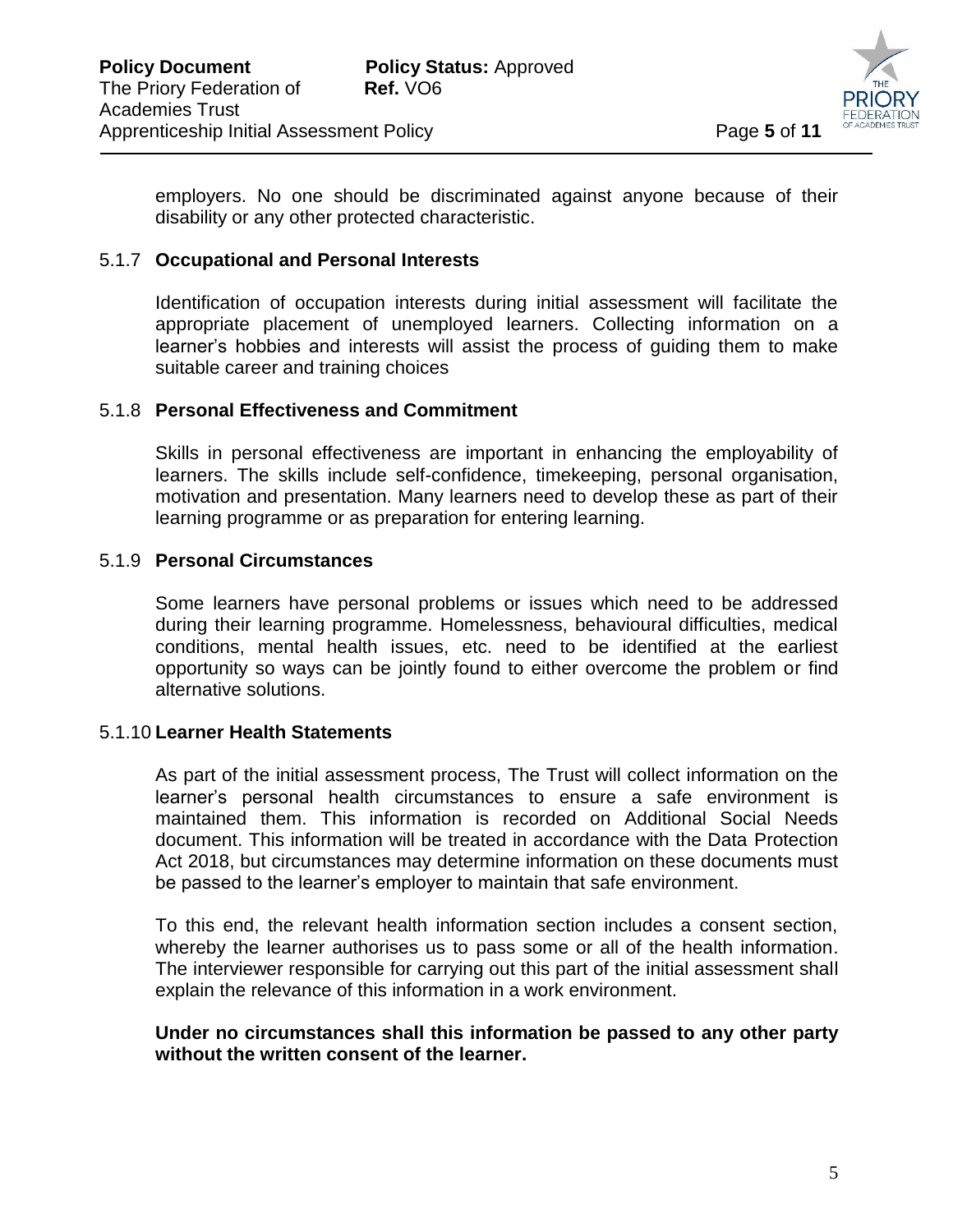

## 5.1.11 **Authority to release assessment information**

Following initial assessment, it is possible that Priory Training will not be the appropriate provider for the learner, resulting in a further referral. In the interest of the learner it could be of value to forward the result of the assessment on to the referred agency, with the learner's permission.

 $\overline{a}$ 

Priory Training shall **not** release any information to other agencies without written permission from the learner in line with the Data Protection legislation guidelines.

## 5.2 **Learning styles**

Basic & Key Skills Builder (BKSB) can assess the learner's primary learning style as part of the initial assessment and we will endeavour to deliver any in-house/offthe-job training in that style where applicable.

The results of the BKSB Interactive Learning Styles assessment should be recoded on the ILP and a printed record of the assessment included in the learner's file.

Priory Training will inform employers of the learner's primary learning style so they can make provision to deliver continued training in that manner.

## 5.3 **English for Speakers of Other Languages (ESOL)**

Where learners speak languages other than English, Priory Training will identify any barriers to learning linked to lack of understanding of English to ensure that appropriate provision is made for the learner. Language requirements will be recorded on the learner's interview notes and then transferred to the ILP when the learner starts their programme.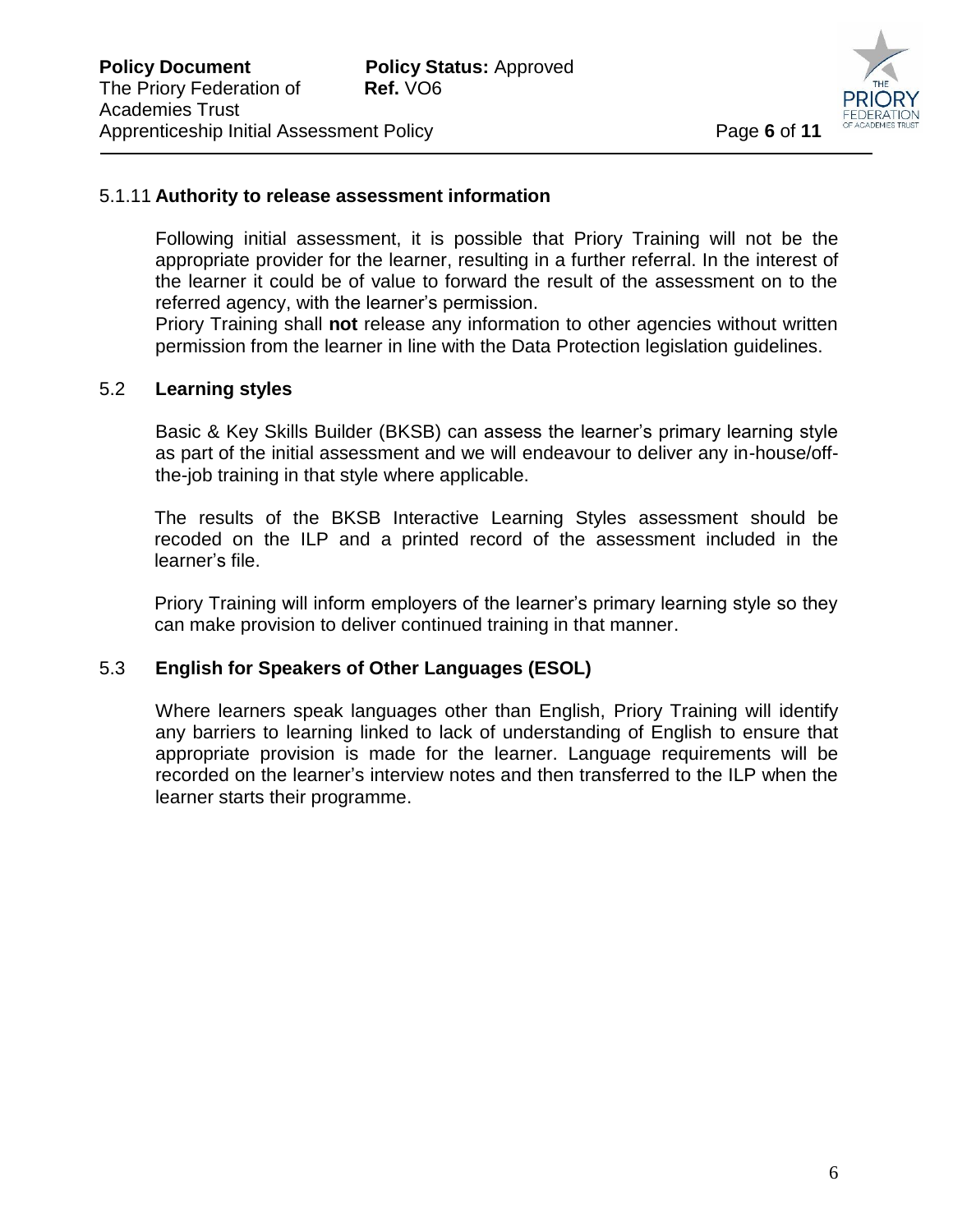

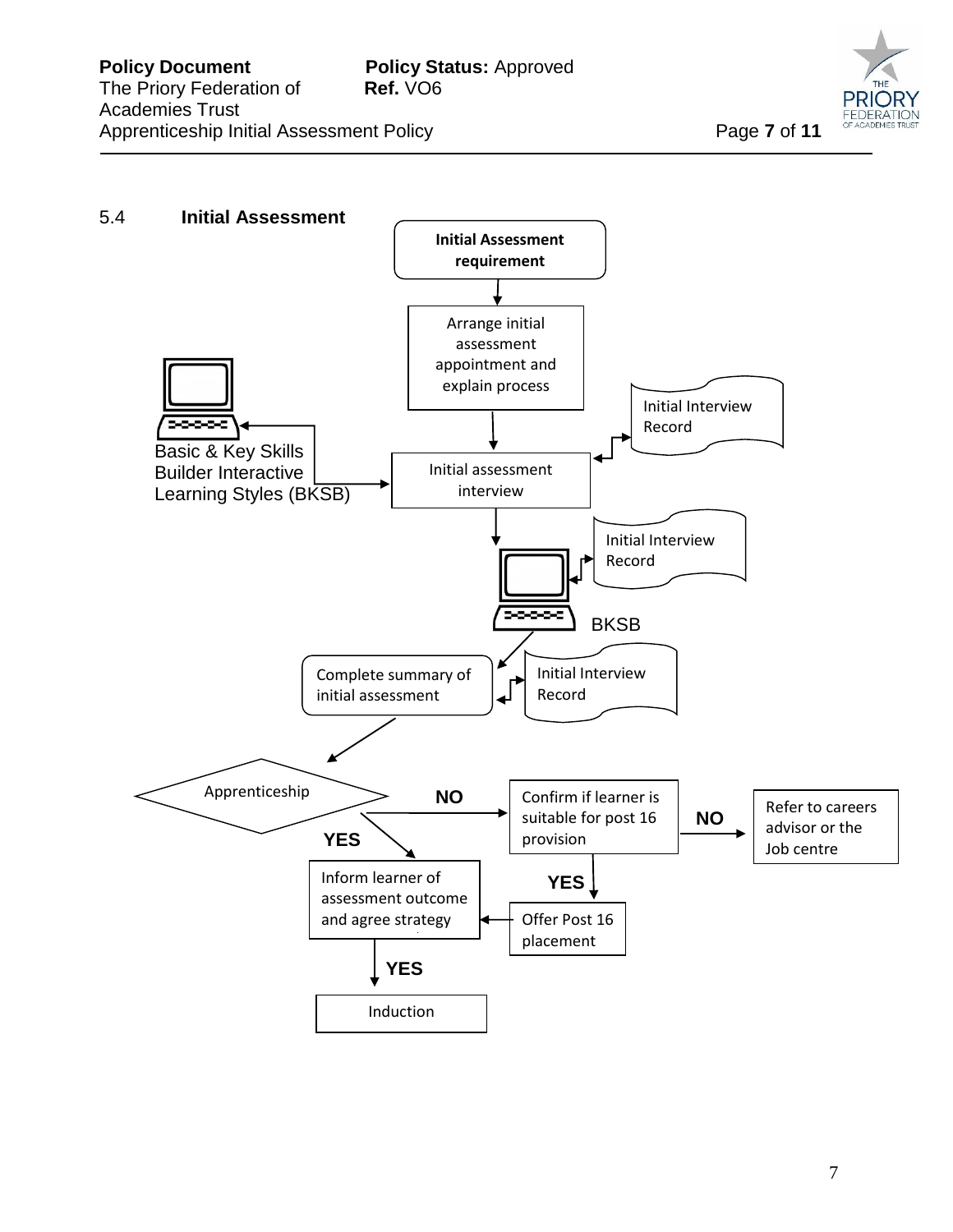

# **6 Assessment Tools will amend to current courses and forward on**

6.1 Priory Training will use the Basic and Key Skills Builder Assessment tool (BKSB) to determine the level of the learner's basic skills. There are occupation specific assessment tools, as follows:

 $\overline{a}$ 

| <b>Programme</b>                                     | <b>Assessment Tool</b>                                              | <b>What it Assesses</b>                                                                                                                                                                                                                                                                                                                                  |
|------------------------------------------------------|---------------------------------------------------------------------|----------------------------------------------------------------------------------------------------------------------------------------------------------------------------------------------------------------------------------------------------------------------------------------------------------------------------------------------------------|
| Apprenticeship<br>and Advanced<br>Apprenticeship     | <b>Basic and Key Skills</b><br><b>Builder Initial</b><br>Assessment | Basic and Key Skills Builder Initial<br>Assessment is a diagnostic tool which<br>has been developed to provide a<br>guideline to a learner's current level of<br>key skills in application of number and<br>communication. This assessment tool is<br>based on the Adult Literacy & Numeracy<br>Standards (2000) and can be used to<br>endorse learners. |
|                                                      |                                                                     | It comes complete with workbooks and<br>skills checks                                                                                                                                                                                                                                                                                                    |
|                                                      | Interview                                                           | Personality, previous experience,<br>attitude, behaviour                                                                                                                                                                                                                                                                                                 |
| <b>Motor Vehicle</b><br>Apprenticeships              | Work trial with<br>prospective employer                             | Aptitude, personality, occupational<br>awareness, Health & Safety awareness,<br>commitment                                                                                                                                                                                                                                                               |
| Construction<br>Apprenticeships                      | Initial assessment                                                  | Health & Safety awareness,<br>personality, previous experience,<br>attitude, behaviour                                                                                                                                                                                                                                                                   |
| <b>Business</b><br>Administration<br>Apprenticeships | In-tray exercise                                                    | Ability to prioritise work and how to<br>handle administrative tasks                                                                                                                                                                                                                                                                                     |
| Teaching<br>Assistant<br>Apprenticeships             | Work trial with<br>prospective employer                             | Aptitude, personality, occupational<br>awareness, commitment                                                                                                                                                                                                                                                                                             |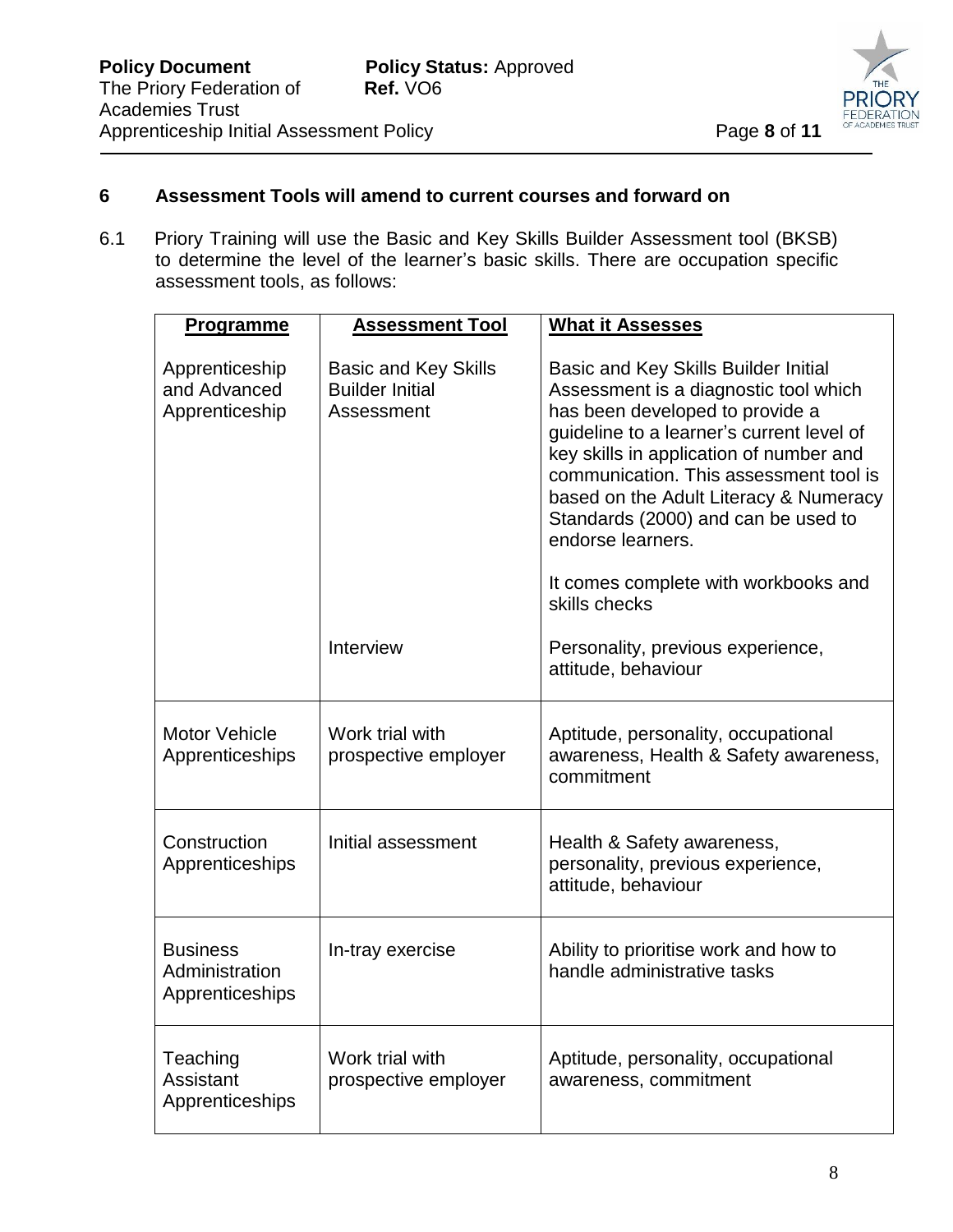

| Site Maintenance<br>Apprenticeship | Work trial with<br>prospective employer | Health & Safety awareness,<br>personality, previous experience,<br>attitude, behaviour |
|------------------------------------|-----------------------------------------|----------------------------------------------------------------------------------------|
| Catering                           | Work trial with<br>prospective employer | Food hygiene awareness,<br>personality, previous experience,<br>attitude, behaviour    |

 $\overline{a}$ 

# 6.2 **Basic & Key Skills Builder Interactive Assessment**

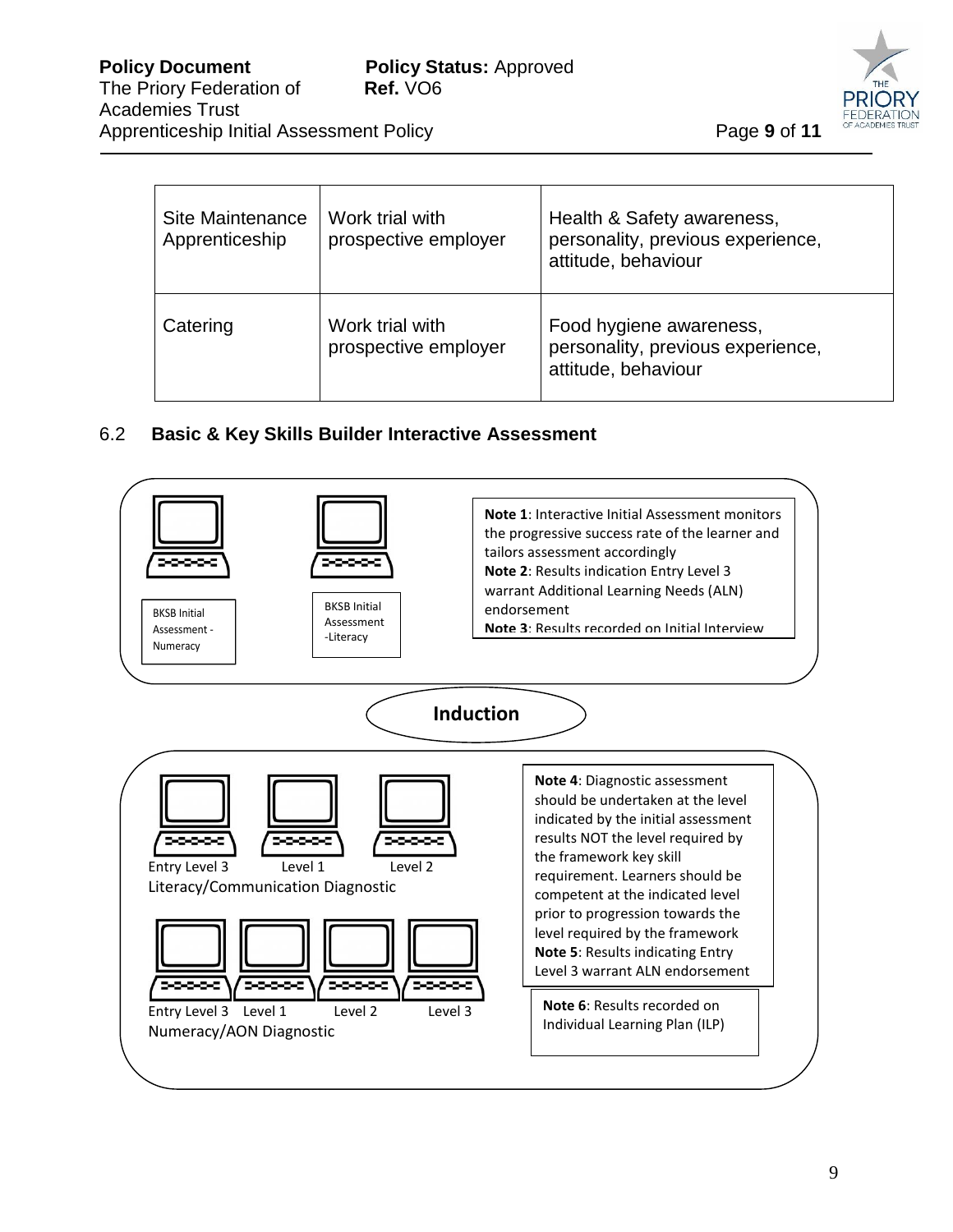

## **7 Transition from Initial Assessment**

Priory Training will ensure that the learner fully understands the possible outcome(s) available to them and will agree the most suitable course of action with them. These outcomes will be based on the output of this procedure supported by qualified and competent tutors and interviewers.

 $\overline{a}$ 

If the learner has been offered a place and already has a job then they will transition to the Sign-Up Phase and their ILP will be developed based on the output of this procedure.

Should it be agreed a place within Priory Training is not the best solution for the learner, then the learner will be referred to Sixth Form, Careers Advisor or the local Job Centre and a copy of the relevant assessment documentation be made available for any other agency or provider to assist them in identifying the most appropriate pathway for the learner (when authorised to do so).

## **8 Policy changes**

This policy may only be amended or withdrawn by The Priory Federation of Academies Trust.